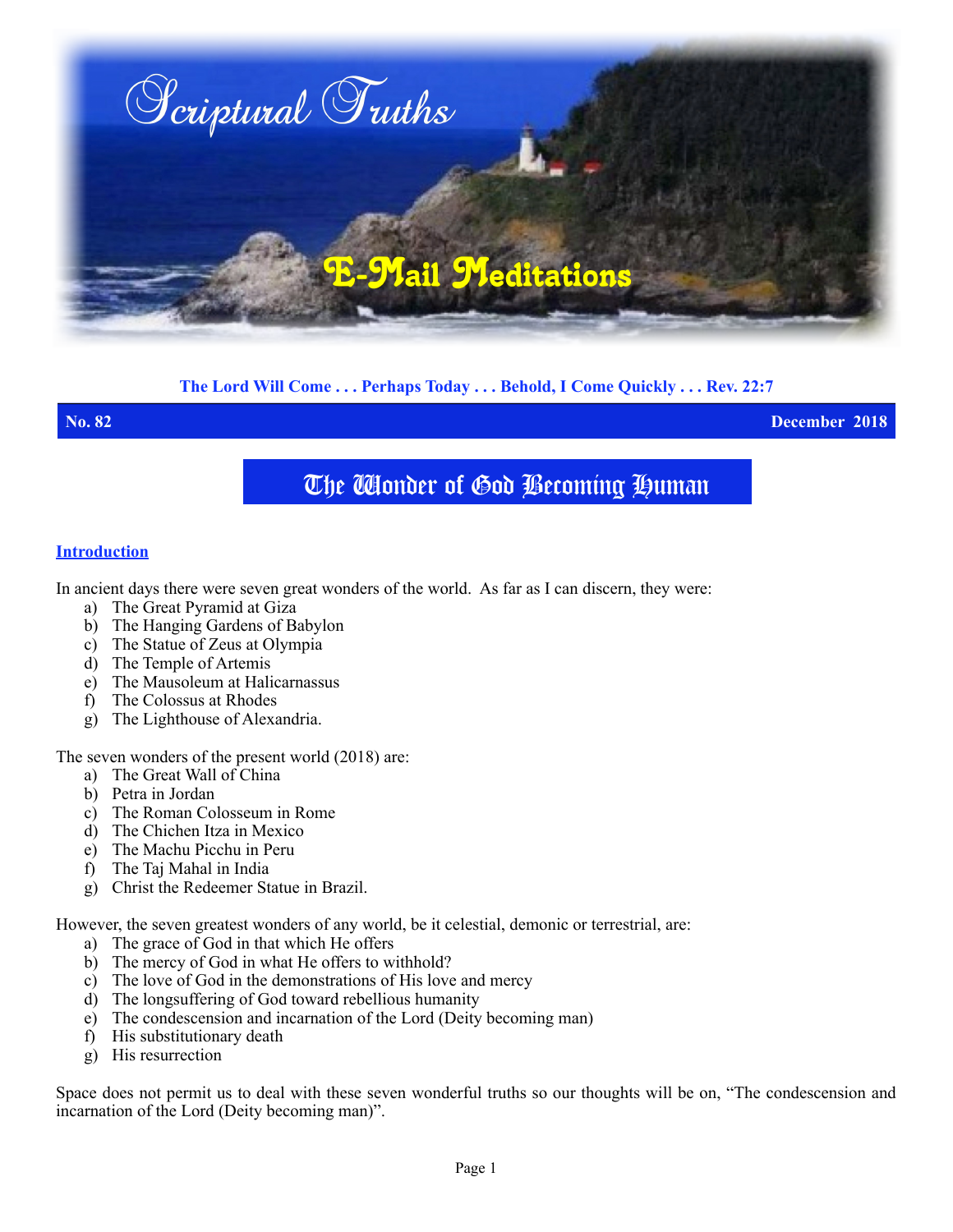# **The Man Jesus is God Incarnate**

We live in a world of false cults and religions which increasingly deny that Jesus had come in the flesh, that is, as a real human being. This teaching is satanic in its origin and contrary to the Scripture of truth. The scriptures plainly teach:

- a) "Hereby know ye the Spirit of God: Every spirit that confesseth that Jesus Christ is come in the flesh is of God" (1 Jn. 4:2)
- b) "Every spirit that confesseth not that Jesus Christ is come in the flesh is not of God: and this is that spirit of antichrist, whereof ye have heard that it should come; and even now already is it in the world" (1 Jn. 4:3)
- c) "For many deceivers are entered into the world, who confess not that Jesus Christ is come in the flesh. This is a deceiver and an antichrist" (2 Jn. 1:7)

## **Who Are We Considering?**

When we speak about Jesus of Nazareth we are considering the Carpenter of Nazareth who made carts and wheels etc., the same God who made all things. He is the Word without whom was not anything made (Jn. 1:1-3), the One who "spake, and it was done" (Psa. 33:9). He is first presented to humanity in Genesis chapter one as the Supreme Designer, Creator and Developer of the universe, all life forms and humans (Gen. 1:1-2:3). This He did by the word of His power as evidenced by the words, "And God said" (Gen. 1:3, 6, 9, 11, 14, 20, 24, 26, 28, 29). The following are notes from Mr. Marsh, a Bible teacher from long ago, when He observed:

- a) "God created" (Gen. 1:1, 21, 27). Displaying His power to bring into existence.
- b) "God made" (Gen. 1:7, 16, 25, 31; 2:2, 3). His power to fashion and beautify.
- c) "God saw" (Gen. 1:4, 10, 12, 18, 21, 25, 31). His power to discern and appreciate.
- d) "God called" (Gen. 1:5, 8, 10). His power to describe and name.
- e) "God divided" (Gen. 1:4). His power to separate and distinguish.
- f) "God set" (Gen. 1:17). His power to place and keep.
- g) "God ended" (Gen. 2:2) His power to accomplish and complete.
- h) "God blessed" (Gen. 1:28; 2:3). His power to enrich and sanctify

When the Lord condescended to leave the heights of glory dwelling amid wonders of adoring angelic beings and become human, He did not just enter into our world as He did when the angel of the Lord and the angels appeared to Abraham (Gen. 18:1-10). He became a real human being, which is evident apart from the genealogies of Matthew 1:1-17 and Luke 3:23-38. The lovely words of John, "The Word was made flesh" (Jn. 1:14) and by becoming human He answered the questions of mankind, "Who am I?" and "Why am I here?" He clearly told who He was exclusively (Jn. 10:7; 6:35; 10:11) and why He came (Mk. 1:38).

### **The Unsearchable Mystery**

While those who are redeemed will never, even in eternity, comprehend the mystery of godliness, "God manifest in flesh". However, by the enlightenment of the Holy Spirit the individual who has accepted the Lord as their Saviour can ponder and wonder at its stupendousness. This teaching is that the Lord did not come into this world as the Angel of the Lord, but to be the perfect Revealer of God (Jn. 1:18) and the Father (Jn. 14:8, 9). Since only deity could fully reveal deity, He had to be God, or He is a liar of the highest order. Furthermore, He fully knew every thought of every individual throughout the world from the beginning of time (Psa. 139:2-5; Jn. 2:25).

He, who was God, came in the form of a Servant (Phil. 2:7) and became a man, partaking of flesh and blood (Heb. 2:14), yet never being anything less than deity. He is over all, God blessed for ever (Rom. 9:5). Yet, so was His humanity that He stands a paradox, an enigma. He is God from everlasting. Jesus had a natural human birth at Bethlehem (Matt. 2:1). His conception was unique, being born of a virgin, but His birth was as many other babies. Being God He is omnipresent (Psa. 139:7-11) yet the man Jesus was localized. Being God He is Sovereign. David said, "Thine, O LORD, is the greatness, and the power, and the glory, and the victory, and the majesty: for all that is in the heaven and in the earth is thine; thine is the kingdom, O LORD, and thou art exalted as head above all" (1 Chron. 29:11), yet becoming man He became a Servant (Phil. 2:7). God cannot die (Deut. 5:26) yet the man Jesus died (Rev. 1:18). No wonder the hymn writer wrote:

> But the high mysteries of His name, An angels grasp transcend The Father only - glorious claim, The Son can comprehend.

When the atom was discovered and man sought to find a word to describe the tininess of it, he discovered that every word he knew, diminutive, minute, etc., all were alike in that they indicated something too big. When we consider the Person of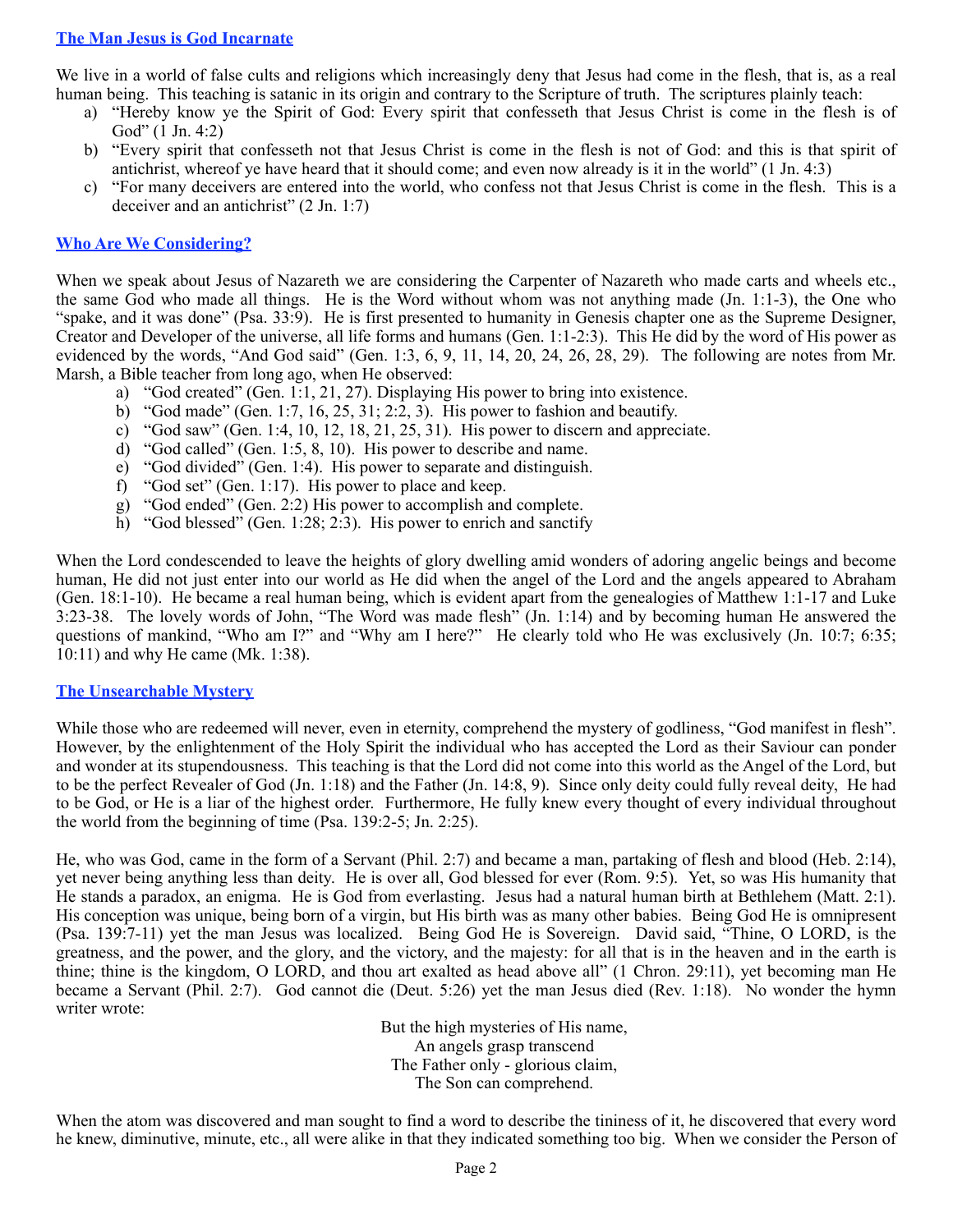Christ, we soon realize that every distinguishing feature He has, every attribute, every manifestation of power or wisdom, every declaration on any subject, every prerogative being exercised, all are far beyond our understanding and comprehension. We will find that no matter what words can be found in any language of any culture, of any clime of any age, all are too small to convey the wonder of Christ. When musing such a person we must say with the Psalmist, "Such knowledge is too wonderful for me; it is high, I cannot attain unto it" (Psa. 139:6).

# **Why Was His Humanity Necessary?**

There can be no doubt that the ways of God are past finding out. He does what either He determines, or permits angels, man or creation to do. The angels had a choice of rebellion with Satan or showing loyalty to God. An unknown number decided to rebel against God. They became the fallen angels or demons. For those who rebelled against God there was no salvation for them. Christ suffered for the sins of human beings and no fallen satanic sympathizer will ever be in Heaven with the Lord. Hebrews informs the readers, "For verily he took not on him the nature of angels; but he took on him the seed of Abraham" (Heb. 2:16). "Furthermore, there is no salvation provided for angels for the scriptures inform us that Hell was "prepared for the devil and his angels" (demons) (Matt. 25:41). God never created Hell for any human being. Those who perish in their sins do so by personal choice of rejecting the offer of salvation.

Since it was man who sinned and brought in condemnation, it must be a man who can restore man to God. This is the plain teaching of Romans chapter 5. In the latter part of that chapter a distinction is drawn between Christ and Adam, for by one man sin came into the world and death, so by one man there can be cleansing from sin and death (v.19). The following verses reveal the fulness of God's love:

- a) John 3:16
	- i) "For God so loved the world, that He gave His only begotten Son" (Who suffered for man's sins and speaks so clearly of the consequences)
	- ii) "he that believeth in Him should not perish" (Be banished in Hell eternally)
	- iii) "but have everlasting life"
- b) John 5:24
	- i) Salvation is to be accepted as a gift. For those who reject God's way of salvation, they do not need to wait until the judgment to see if on the scales of Heaven their good deeds outweigh the bad ones. The judgement is already declared, each individual is condemned already (Jn. 5:24).

There will never be an individual in Hell because there was no salvation for them, and never will there be an individual in Heaven who had no time for God and His salvation.

### **Illustration**

Many years ago in Scotland there were two little boys who were the best of pals. They went everywhere together and enjoyed each others company. One day they were swimming and one little lad began to drown. Immediately his friend jumped in and saved his life. As time passed they each found other company and drifted away from each other. One became a judge and the other a murderer. One day the criminal was brought to the court and the judge was none other than his boyhood friend. The man was found to be guilty and the judge had to pass sentence. Looking at his former friend he said, "One day I was your saviour, but today I am your judge", and sentenced him to be hanged. This is an illustration of how it will be when the Lord returns. If while living you didn't accept Him to be your Lord and Saviour, then when you stand before Him when He returns, He will be your Judge (Rev. 20:11-15). My question to you is:

> **" What will you do with Jesus? Accept Him or reject Him"**